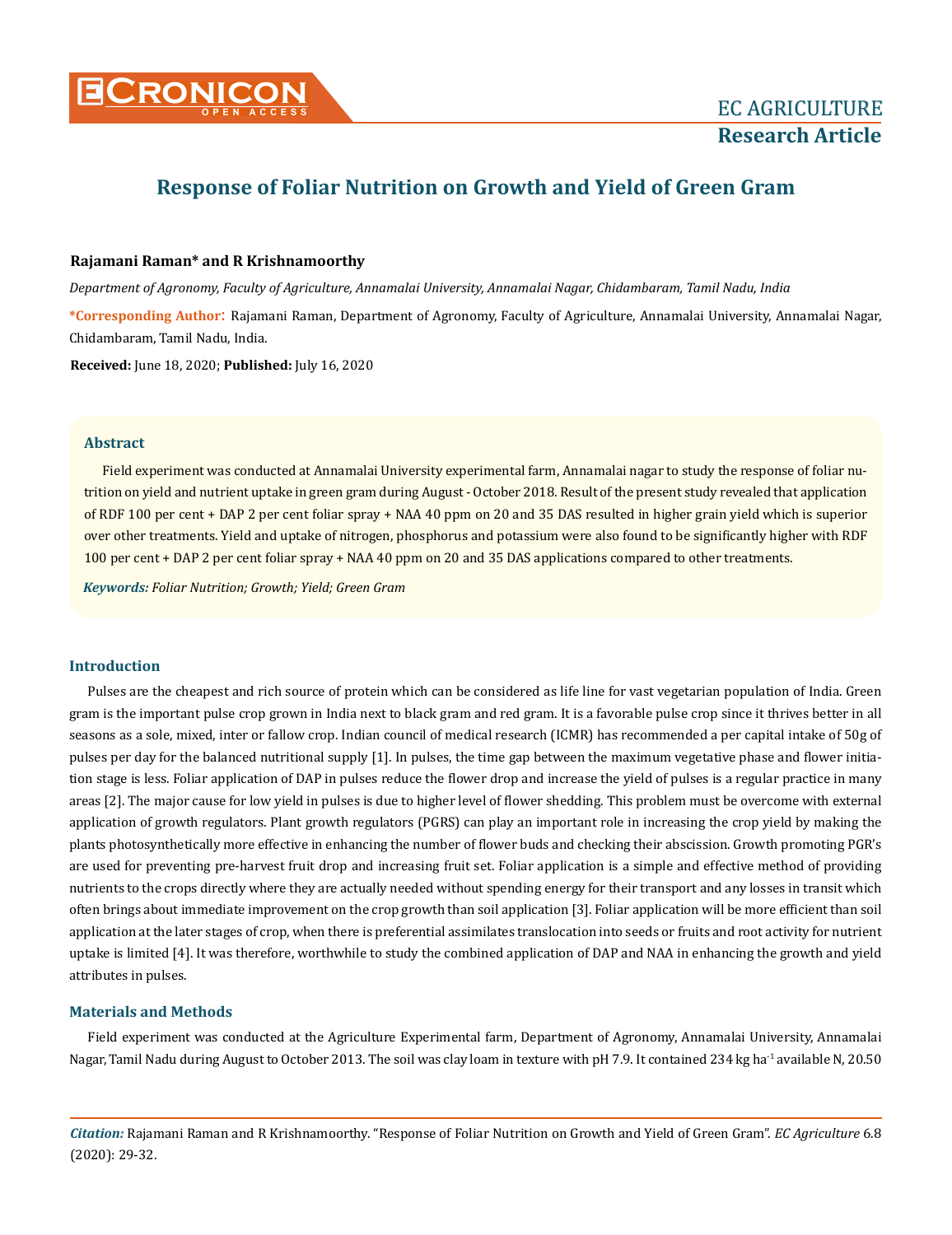kg ha<sup>-1</sup> P and 305.7 kg ha<sup>-1</sup> K. The experiment was laid out in randomized block design replicated thrice. The treatments included T1-RDF 100% + water spray on 20 and 35 DAS, T2- RDF 100 per cent + NAA 40 ppm on 20 and 35 DAS, T3- RDF 100 per cent + DAP 1 per cent foliar spray on 20 and 35 DAS, T4- RDF 100 per cent + DAP 1 per cent foliar spray + NAA 40 ppm on 20 and 35 DAS, T5- RDF 100 per cent + DAP 2 per cent foliar spray on 20 and 35 DAS, T6- RDF 50 per cent + DAP 2 per cent foliar spray + NAA 40 ppm on 20 and 35 DAS, T7- RDF 75 per cent + DAP 2 per cent foliar spray + NAA 40 ppm on 20 and 35 DAS and T8- RDF 100 per cent + DAP 2 per cent foliar spray + NAA 40 ppm on 20 and 35 DAS. Green gram variety VBN-3 was sown at a spacing of 30 x 10 cm. N,  $P_2O_5$  and K $_2$ O @ 25: 50: 25 kg ha $^{\text{-1}}$  were applied as urea, single superphosphate and muriate of potash respectively. 100 per cent of recommended NPK was applied as basal and the remaining 75 per cent and 50 per cent recommended dose of NPK for other treatments were also applied at basal. Plant protection measures were done as and when required. Observations on growth and yield data were recorded.

### **Results and Discussion**

The results revealed that effect of foliar nutrition was significant on the growth and yield of green gram. Among the treatments, RDF 100 per cent + DAP 2 per cent + NAA 40 ppm on 20 and 35 DAS (T8) significantly increased the yield of green gram compared to other treatments (Table 1).

| <b>Treatment</b> | <b>Plant Height (Cm)</b> | No. of Pods Plant <sup>1</sup> | <b>Dry Matter Production</b><br>$(Kg Ha-1)$ | 100 Seed Weight (G) | <b>Grain Yield</b><br>$(Kg Ha-1)$ |
|------------------|--------------------------|--------------------------------|---------------------------------------------|---------------------|-----------------------------------|
| T <sub>1</sub>   | 44.52                    | 13.65                          | 2110                                        | 3.29                | 396.44                            |
| T <sub>2</sub>   | 45.66                    | 15.85                          | 2363                                        | 3.47                | 563.53                            |
| T <sub>3</sub>   | 46.76                    | 15.15                          | 2247                                        | 3.44                | 483.90                            |
| T <sub>4</sub>   | 47.86                    | 18.06                          | 2637                                        | 3.77                | 738.45                            |
| T <sub>5</sub>   | 48.99                    | 17.05                          | 2500                                        | 3.62                | 650.99                            |
| T <sub>6</sub>   | 50.13                    | 19.31                          | 2774                                        | 3.92                | 825.91                            |
| T <sub>7</sub>   | 51.23                    | 20.01                          | 2890                                        | 3.95                | 905.54                            |
| T <sub>8</sub>   | 52.36                    | 21.02                          | 3027                                        | 4.10                | 993.00                            |
| $CD$ at $5%$     | 1.12                     | 0.71                           | 122.15                                      | 0.05                | 83.57                             |

*Table 1: Effect of foliar nutrition on growth and yield attributes of green gram.*

Application of RDF 100 per cent + DAP 2 per cent + NAA 40 ppm on 20 and 35 DAS (T8) recorded the highest plant height (52.36 cm), this might be due to the synergistic and cumulative effect of above DAP, NAA and NPK might have helped in increasing the plant height. Increased plant height might be due to increase in protein synthesis and cell growth. Mohiuddin Chowdhury., *et al*. [5], Kumar and Chandra [6] and Aucharmal., *et al.* [7] also reported similar results. The dry matter production was significantly higher under application of RDF 100 per cent + DAP 2 per cent + NAA 40 ppm on 20 and 35 DAS (T8). The resulted higher leaf area with this treatment might have better solar radiation intercept and photosynthetic rate, contributing to higher values of varied growth components. Application of RDF 100 per cent + DAP 2 per cent + NAA 40 ppm on 20 and 35 DAS (T8) at different stages of the crop recorded the highest number of pods plant<sup>-1</sup> (21.02). This might be due to better photosynthetic activity and enhanced amount of photosynthetic assimilates translocation to sink region which might have resulted in better development of yield components.

Application of RDF 100 per cent + NAA 40 ppm on 20 and 35 DAS (T2) and RDF 100 per cent + DAP 1 per cent foliar spray on 20 and 35 DAS (T3) were not significantly different. These treatments recorded the grain yield of 563.53 and 483.90 kg ha<sup>-1</sup> respectively which is superior over control. Godase., *et al*. [8] reported that foliar spray of 1% urea + 1% DAP before flowering increased the yield contributing

*Citation:* Rajamani Raman and R Krishnamoorthy. "Response of Foliar Nutrition on Growth and Yield of Green Gram". *EC Agriculture* 6.8 (2020): 29-32.

30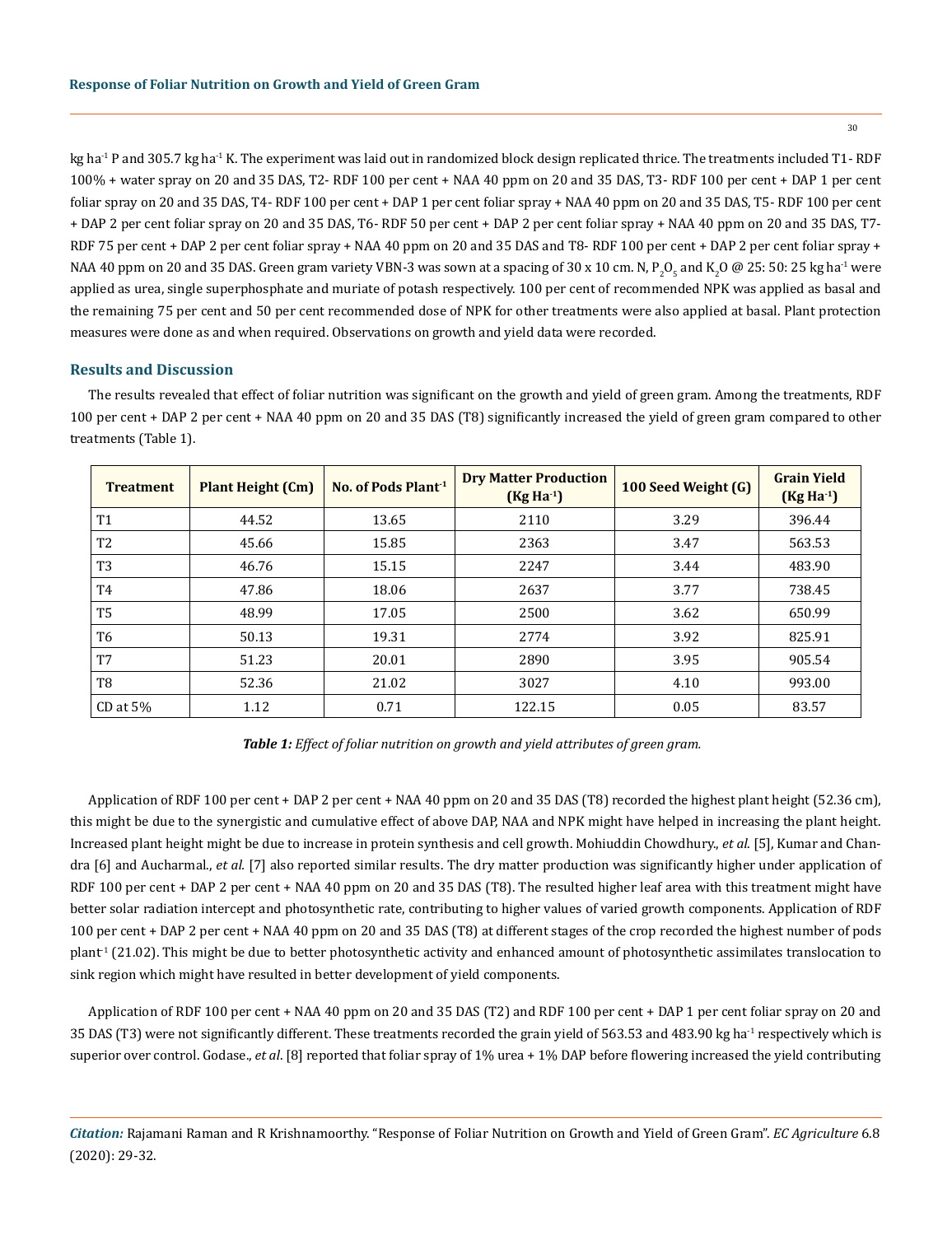characters in green gram and studies conducted by Kalita., *et al*. [9] confirmed that application of 3.0% P<sub>2</sub>O<sub>5</sub> and 100 ppm NAA recorded the highest dry matter accumulation in green gram.

Application of RDF 100 per cent + DAP 1 per cent foliar spray + NAA 40 ppm on 20 and 35 DAS (T4) and RDF 100 per cent + DAP 2 per cent foliar spray on 20 and 35 DAS (T5) were significantly different. These treatments recorded the grain yield of 738.45 and 650.99 kg ha<sup>-1</sup> respectively which is superior over control. Foliar application of 2 per cent DAP recorded the highest grain yield in black gram [10]. Behera and Elamathi (2007) revealed that application of 2 per cent foliar spray of DAP and NAA 40 ppm twice at 25 and 35 days after sowing significantly increased the grain yield. Similar results were also obtained by Mathan., *et al* [11]. RDF 50% + DAP 2% foliar spray + NAA 40 ppm on 20 and 35 DAS (T6) and RDF 75 per cent + DAP 2 per cent foliar spray + NAA 40 ppm on 20 and 35 DAS (T7) were not significantly different and found equally effective. These treatments recorded the grain yield of 825.91 and 905.54 kg ha<sup>-1</sup> respectively which is superior over control.

Application of RDF 100 per cent + DAP 2 per cent + NAA 40 ppm on 20 and 35 DAS (T8) at different stages of the crop recorded the highest grain yield (993 kg ha<sup>-1</sup>) followed by application of RDF 75 per cent + DAP 2 per cent + NAA 40 ppm on 20 and 35 DAS (T7) (905.54 kg ha<sup>-1</sup>). The yield increase may be due to the increase in the growth and yield parameters of green gram. Spraying of DAP in combination with NAA at 50% flowering stages of green gram recorded the highest seed yield due to increased number of pods plant<sup>1</sup>, seeds pod<sup>-1</sup> and pod yield [12].

# **Conclusion**

Adequate supply of nutrients at different growth stages of the crop which helped in better synthesis and translocation of photosynthetic assimilate efficiently to developing pods contributing proper filling up of pods which resulted in higher grain yield. The lowest grain yield recorded under control treatment might be due to lack of adequate supply of essential nutrients which in turn affecting proper development of growth and yield components which ultimately reflecting on yield.

# **Bibliography**

- 1. Chaturvedi SK and Masood Ali. "Poor man's meat needs fresh fillip". The Hindu Survey of Indian Agriculture (2002): 63-70.
- 2. Raja M. "Studies on the effect of different dates of sowing and foliar nutrition on the yield of rice fallow blackgram". M. Sc. (Ag.) Thesis, Annamalai University. Annamalai Nagar, Tamil Nadu (2012).
- 3. [Alexander A and M Schroeder. "Modern trends in foliar fertilization".](https://www.researchgate.net/publication/280546155_Modern_trends_in_foliar_fertilization) *Journal of Plant Nutrition* 10.9-16 (1987): 1391-1399.
- 4. Romheld V and MM El- Fouly. "Foliar nutrient application. Challenge and limits in crop production. The 2nd international workshop on foliar fertilization". Kenote Paper (1998): 1-25.
- 5. Mohiuddin Chowdhury Md., *et al.* ["Effect of boron and nitrogen fertilization on cowpea growth, nodulation and grain yield".](https://link.springer.com/article/10.1007/BF01116181) *Legume Research* [23.1 \(2000\): 9-14.](https://link.springer.com/article/10.1007/BF01116181)
- 6. [Kumar R and R Chandra. "Influence of PGPR and PSB on](https://www.researchgate.net/publication/242235746_Influence_of_PGPR_and_PSB_on_Rhizobium_leguminosarum_Bv_viciae_Strain_Competition_and_Symbiotic_Performance_in_Lentil) *Rhizobium legumnacearum* competition and symbiotic performance in lentil". *[World Journal of Agricultural Sciences](https://www.researchgate.net/publication/242235746_Influence_of_PGPR_and_PSB_on_Rhizobium_leguminosarum_Bv_viciae_Strain_Competition_and_Symbiotic_Performance_in_Lentil)* 4.3 (2008): 297-301.
- 7. Aucharmal SM., *et al.* "Growth and yield of black gram (*Vigna mungo*) as influenced by growth regulators". *Journal of Soils and Crops*  17.1 (2007): 82-85.
- 8. Godase MM., *et al.* "Effect of different foliar spray of nutrients on growth, yield and quality of summer green gram". *Indian Journal of Agricultural Research* 39.1 (2014): 11-15.

*Citation:* Rajamani Raman and R Krishnamoorthy. "Response of Foliar Nutrition on Growth and Yield of Green Gram". *EC Agriculture* 6.8 (2020): 29-32.